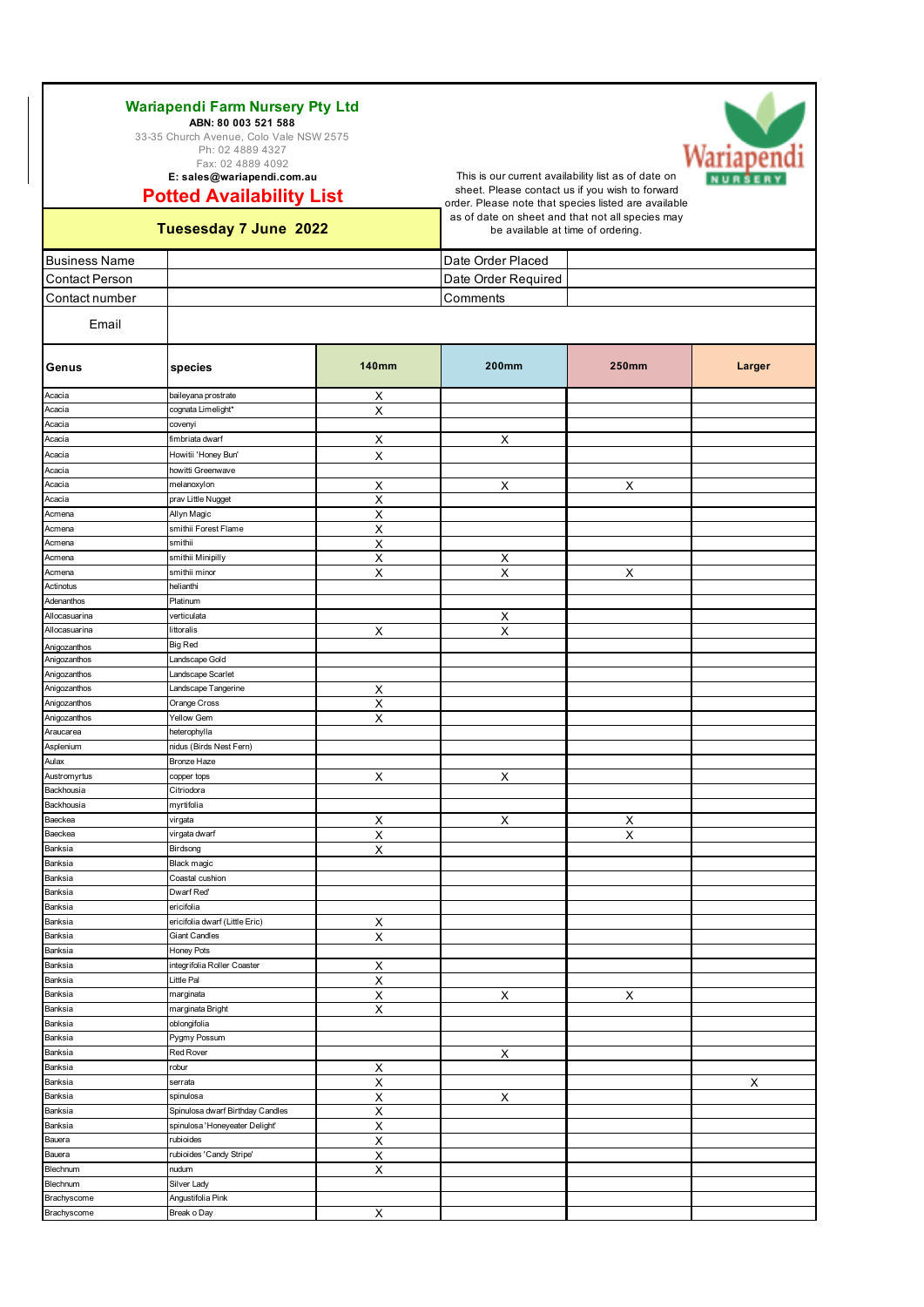Fax: 02 4889 4092 **E: sales@wariapendi.com.au**

**Potted Availability List**



Darwinia citriodora prostrate X<br>Darwinia citriodora X<br>X citriodora



This is our current availability list as of date on sheet. Please contact us if you wish to forward order. Please note that species listed are available as of date on sheet and that not all species may be available at time of ordering.

| rassocially reduce form    |                                                | be available at thrie or ordering. |                     |       |                    |  |
|----------------------------|------------------------------------------------|------------------------------------|---------------------|-------|--------------------|--|
| <b>Business Name</b>       |                                                |                                    | Date Order Placed   |       |                    |  |
| <b>Contact Person</b>      |                                                |                                    | Date Order Required |       |                    |  |
| Contact number             |                                                |                                    | Comments            |       |                    |  |
|                            |                                                |                                    |                     |       |                    |  |
| Email                      |                                                |                                    |                     |       |                    |  |
| Genus                      | species                                        | <b>140mm</b>                       | <b>200mm</b>        | 250mm | Larger             |  |
| Brachyscome                | Magenta Bliss                                  |                                    |                     |       |                    |  |
| Brachyscome                | Mauve Delight                                  | х                                  |                     |       |                    |  |
| Brachteantha               | Kimba Peach'                                   | $\overline{\mathsf{X}}$            |                     |       |                    |  |
| Brachteantha               | mohave 'Dark Red'                              |                                    |                     |       |                    |  |
| Brachteantha               | mohave 'Orange'                                |                                    |                     |       |                    |  |
| Brachteantha               | mohave 'White'                                 |                                    |                     |       |                    |  |
| Brachteantha               | mohave 'Yellow'                                | Χ                                  |                     |       |                    |  |
| Brachyscome                | multifida                                      | $\sf X$                            |                     |       |                    |  |
| Bursaria                   | spinosa                                        |                                    |                     |       |                    |  |
| Callistemon                | Brogo overflow                                 |                                    |                     | X     |                    |  |
| Callistemon<br>Callistemon | Candy Pink                                     |                                    |                     |       |                    |  |
| Callistemon                | Candy Burst<br>citrinus 'Clearview White'      | Χ                                  |                     |       |                    |  |
| Callistemon                | citrinus 'Endeavour'                           | $\overline{\mathsf{X}}$            |                     |       |                    |  |
| Callistemon                | citrinus Western Glory                         | $\overline{\mathsf{X}}$<br>Χ       |                     |       |                    |  |
| Callistemon                | citrunus 'White Anzac'                         | Χ                                  |                     |       |                    |  |
| Callistemon                | Kings Park Special                             | Χ                                  | Х                   | X     |                    |  |
| Callistemon                | Little John                                    | $\overline{\mathsf{X}}$            |                     |       |                    |  |
| Callistemon                | Mauve Mist                                     | Χ                                  | Х                   |       |                    |  |
| Callistemon                | pallidus                                       |                                    |                     |       |                    |  |
| Callistemon                | Purple Cloud                                   | X                                  |                     |       |                    |  |
| Callistemon                | Rowena                                         |                                    |                     |       |                    |  |
| Callistemon                | salignus                                       |                                    |                     |       |                    |  |
| Callistemon                | salignus Great Balls of Fire                   |                                    | X                   |       | $\pmb{\mathsf{X}}$ |  |
| Callistemon                | Scarlet Willow                                 | х                                  |                     |       |                    |  |
| Callistemon                | sieberi                                        | $\overline{\mathsf{X}}$            |                     |       |                    |  |
| Callistemon                | sieberi 'Sugar candy'                          | $\overline{\mathsf{X}}$            |                     |       |                    |  |
| Callistemon                | subulatus                                      |                                    |                     |       | Χ                  |  |
| Callistemon                | Viminalis                                      | Х                                  |                     | X     |                    |  |
| Callistemon                | viminalis 'Captain Cook'                       |                                    |                     |       |                    |  |
| Callistemon                | viminalis Better John                          | $\overline{\mathsf{X}}$            |                     |       |                    |  |
| Callistemon                | viminalis Dawson River<br>viminalis Hannah Ray | х                                  | X                   |       |                    |  |
| Callistemon<br>Callistemon | viminalis Wilderness White                     | Х                                  |                     |       |                    |  |
| Carpobrotus                | Aussie Rambler                                 |                                    |                     |       |                    |  |
| Carpobrotus                | rossi                                          | Х                                  |                     |       |                    |  |
| Casuarina                  | cunninghamiana                                 |                                    |                     |       |                    |  |
| Casuarina                  | glauca Cousin It                               | х                                  |                     |       |                    |  |
| Casuarina                  | Greenwave                                      |                                    |                     |       |                    |  |
| Ceratopetalum              | gummiferum 'Alberys Red'                       | X                                  |                     |       |                    |  |
| Citrus                     | australiasica                                  |                                    |                     |       |                    |  |
| Citrus                     | limon 'Eureka'                                 |                                    |                     |       |                    |  |
| Correa                     | alba                                           |                                    |                     |       |                    |  |
| Correa                     | Marians Marvel                                 | Х                                  |                     |       |                    |  |
| Correa                     | reflexa Dusky Bells                            | х                                  |                     |       |                    |  |
| Corymbia                   | Dwarf Orange                                   |                                    | X                   |       |                    |  |
| Corymbia                   | Dwarf Red                                      |                                    |                     |       |                    |  |
| Corymbia                   | Summer Beauty                                  |                                    | х                   |       |                    |  |
| Corymbia                   | maculata                                       |                                    |                     |       | Х                  |  |
| Crowea                     | saligna Large Flowered                         |                                    |                     |       |                    |  |
| Cyathea                    | australis                                      |                                    | X                   |       |                    |  |
| Cyathea                    | cooperi<br>diversifolia                        | х                                  |                     |       |                    |  |
| Dampiera<br>Dampiera       | trigona Blue                                   | Х                                  |                     |       |                    |  |
| Dampiera                   | trigona Pink                                   |                                    |                     |       |                    |  |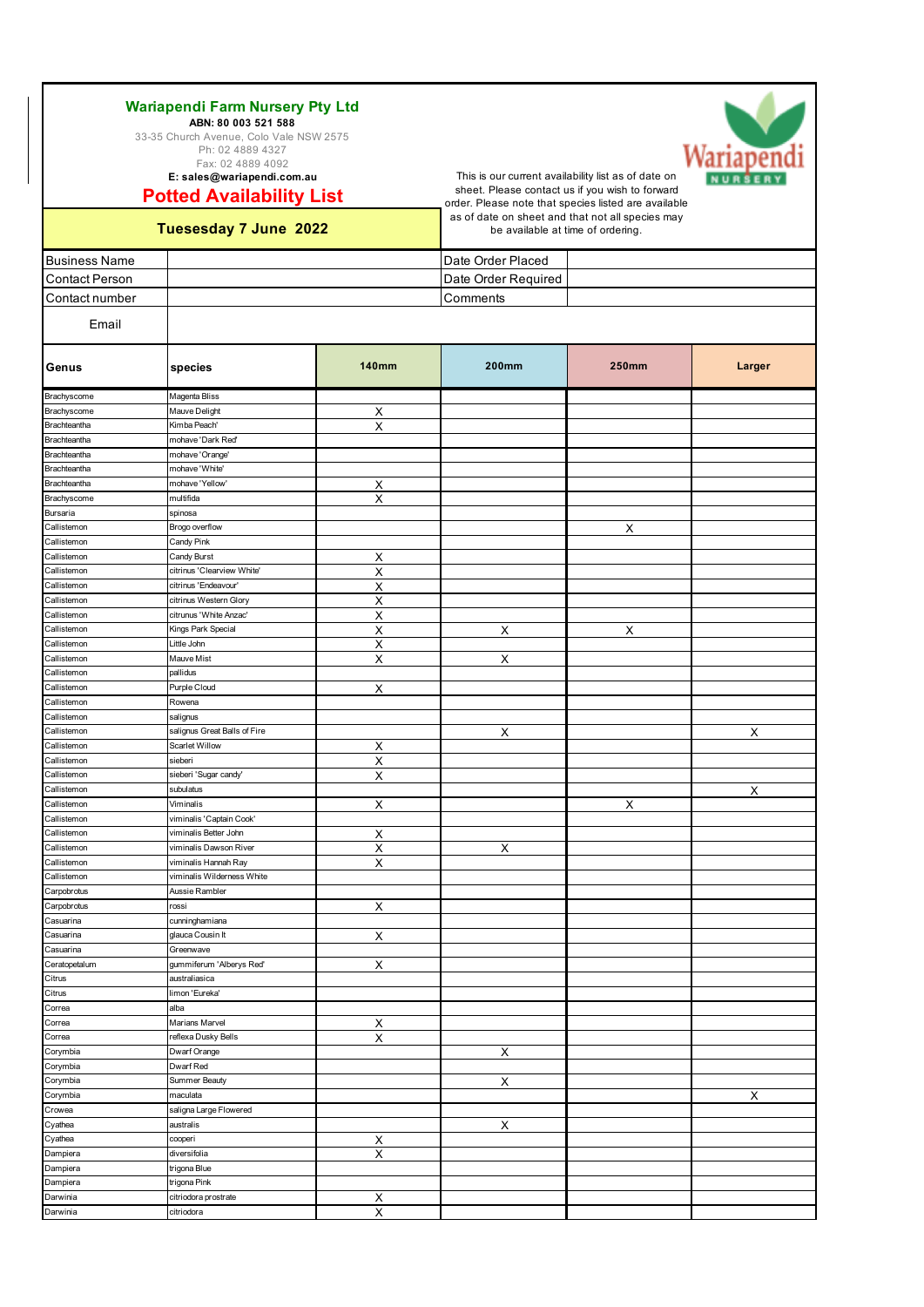Fax: 02 4889 4092

**Potted Availability List E: sales@wariapendi.com.au**

### **Tuesesday 7 June 2022**

Grevillea Splendour Splendour X

Hakea salicifolia salicifolia X

Hakea dactyloides

This is our current availability list as of date on sheet. Please contact us if you wish to forward order. Please note that species listed are available as of date on sheet and that not all species may be available at time of ordering.

| <b>Business Name</b>   |                                              |                         | Date Order Placed       |              |                |
|------------------------|----------------------------------------------|-------------------------|-------------------------|--------------|----------------|
| <b>Contact Person</b>  |                                              |                         | Date Order Required     |              |                |
| Contact number         |                                              |                         | Comments                |              |                |
|                        |                                              |                         |                         |              |                |
| Email                  |                                              |                         |                         |              |                |
| Genus                  | species                                      | <b>140mm</b>            | <b>200mm</b>            | <b>250mm</b> | Larger         |
| Dendrobium             |                                              |                         |                         |              |                |
| Dianella               | <b>Blue Stream</b>                           | Х                       |                         |              |                |
| Dianella               | Goddess                                      | $\overline{\mathsf{X}}$ |                         |              |                |
| Dianella               | Cherry Red                                   | X                       |                         |              |                |
| Dianella               | revoluta Petite Marie                        |                         |                         |              |                |
| Dianella               | tasmanica                                    | X                       |                         |              |                |
| Dichondra<br>Dicksonia | repens<br>antartica                          | $\pmb{\times}$          |                         |              |                |
| Dodonea                | viscosa                                      | X                       |                         |              |                |
| Dodonea                | viscosa purpurea                             |                         |                         |              |                |
| Doodia                 | aspera                                       |                         |                         |              |                |
| Doryanthes             | excelsa                                      |                         | $\overline{\mathsf{X}}$ |              |                |
| Elaeocarpus            | Prima Donna                                  | X                       | Χ                       |              |                |
| Eleocarpus             | reticulatus white                            | $\pmb{\times}$          |                         |              |                |
| Eucalyptus             | cypellocarpa                                 |                         |                         |              |                |
| Eucalyptus             | elata                                        |                         |                         |              | $\overline{X}$ |
| Eucalyptus             | elata Dry White                              | х                       |                         | X            | Χ              |
| Eucalyptus             | gregsoniana                                  | Χ                       |                         |              |                |
| Eucalyptus             | pauciflora                                   |                         |                         | X            |                |
| Eucalyptus             | pauciflora Little Snowman                    | X                       |                         |              |                |
| Grevillea              | baueri                                       |                         |                         |              |                |
| Grevillea              | baueri compact                               |                         |                         |              |                |
| Grevillea              | Bonnie Prince Charlie                        | Х                       |                         |              |                |
| Grevillea              | Border Red                                   | $\overline{\mathsf{x}}$ |                         |              |                |
| Grevillea<br>Grevillea | <b>Bronze Rambler</b><br><b>Bronze Rover</b> | $\pmb{\times}$          |                         |              |                |
| Grevillea              | Canterbury Gold                              | X                       |                         |              |                |
| Grevillea              | Copper Rocket                                | Χ                       |                         |              |                |
| Grevillea              | curviloba                                    | X                       |                         |              |                |
| Grevillea              | Forest Rambler                               | $\pmb{\times}$          |                         |              |                |
| Grevillea              | Gaudi Chaudi                                 |                         |                         |              |                |
| Grevillea              | Gold Rush                                    | $\overline{\mathsf{X}}$ |                         |              |                |
| Grevillea              | Hill's Jubilee                               | Χ                       |                         |              |                |
| Grevillea              | Honeyeater Heaven                            |                         |                         |              |                |
| Grevillea              | hookeriana                                   |                         |                         |              |                |
| Grevillea              | Ivanhoe                                      |                         |                         |              |                |
| Grevillea              | Jelly Baby                                   |                         |                         |              |                |
| Grevillea              | John Evans                                   |                         |                         |              |                |
| Grevillea              | juniperinum Molongolo                        | Х                       |                         |              |                |
| Grevillea              | juniperinum pink lady                        |                         |                         |              |                |
| Grevillea              | juniperinum Red                              | Х                       |                         |              |                |
| Grevillea<br>Grevillea | Knockout<br>Lady 'O'                         |                         |                         |              |                |
| Grevillea              | lanigera prostrate                           | Х                       |                         |              |                |
| Grevillea              | lanigera Mt Tamboritha                       | X                       |                         |              |                |
| Grevillea              | New Blood                                    | $\pmb{\times}$          |                         | X            |                |
| Grevillea              | obtusifolia Gingin Gem                       | X                       |                         |              |                |
| Grevillea              | Poorinda Royal Mantle                        | Χ                       |                         |              |                |
| Grevillea              | rivularis hybrid 'Carrington Cross'          | Χ                       |                         |              |                |
| Grevillea              | rosmarinifolia                               | Χ                       |                         |              |                |
| Grevillea              | rosmarinifolia Lutea                         | Х                       |                         |              |                |
| Grevillea              | rosmarinifolia nana                          |                         |                         |              |                |
| Grevillea              | Scarlet Sprite (Pryors Hybrid)               | $\times$                | $\overline{\mathsf{X}}$ |              |                |
| Grevillea              | Wolly Bear hero                              | X                       |                         |              |                |

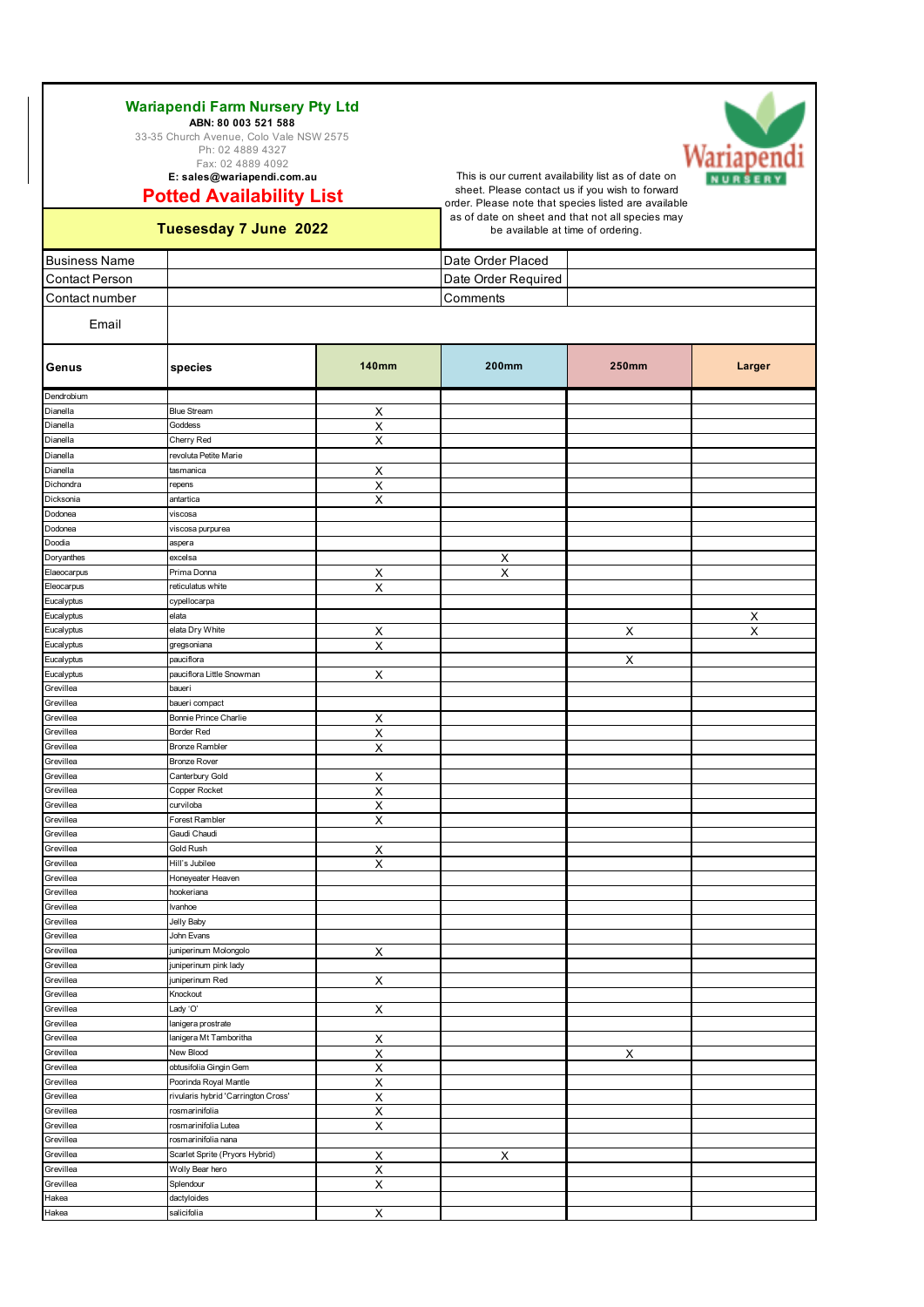| Wariapendi Farm Nursery Pty Ltd         |  |  |  |  |  |  |
|-----------------------------------------|--|--|--|--|--|--|
| ABN: 80 003 521 588                     |  |  |  |  |  |  |
| 33-35 Church Avenue, Colo Vale NSW 2575 |  |  |  |  |  |  |
| Ph: 02 4889 4327                        |  |  |  |  |  |  |
|                                         |  |  |  |  |  |  |

Fax: 02 4889 4092 **E: sales@wariapendi.com.au**

## **Potted Availability List**

sheet. Please contact us if you wish to forward order. Please note that species listed are available as of date on sheet and that not all species may be available at time of ordering.

This is our current availability list as of date on

**Tuesesday 7 June 2022**

Melaleuca incana Sea Mist **incana Sea Mist** X

| <b>Business Name</b>         |                                     |                         | Date Order Placed   |              |        |  |
|------------------------------|-------------------------------------|-------------------------|---------------------|--------------|--------|--|
| <b>Contact Person</b>        |                                     |                         | Date Order Required |              |        |  |
|                              |                                     |                         |                     |              |        |  |
| Contact number               | Comments                            |                         |                     |              |        |  |
| Email                        |                                     |                         |                     |              |        |  |
| Genus                        | species                             | <b>140mm</b>            | <b>200mm</b>        | <b>250mm</b> | Larger |  |
| Hakea                        | sericea                             |                         | х                   |              |        |  |
| Hardenbergia                 | alba                                |                         |                     |              |        |  |
| Hardenbergia                 | Happy wanderer                      |                         |                     |              |        |  |
| Hardenbergia                 | Mini Ha Ha                          |                         |                     |              |        |  |
| Hardenbergia                 | snow white                          |                         |                     |              |        |  |
| Hardenbergia                 | violacea                            | Х                       |                     |              |        |  |
| Helichrysum                  | Diamond Head                        |                         |                     |              |        |  |
| Indigofera                   | australis                           | X                       |                     |              |        |  |
| Isopogon                     | Sunshine                            |                         |                     |              |        |  |
| Kunzea                       | pomifera 'Muntries'                 |                         |                     |              |        |  |
| Kunzea                       | Snowman                             |                         |                     |              |        |  |
| Leptospermum                 | Cardwell                            | Х                       |                     |              |        |  |
| Leptospermum                 | Cardwell 'Pink'                     | Χ                       |                     |              |        |  |
| Leptospermum                 | flavescens 'White Wave' (prostrate) | $\overline{\mathsf{X}}$ |                     |              |        |  |
| Leptospermum<br>Leptospermum | horizontalis<br>Lemon Hedge         | Χ                       |                     |              |        |  |
| Leptospermum                 | liversidgeii Mozzie Blocker         | X                       |                     |              |        |  |
| Leptospermum                 | Merinda                             |                         |                     |              |        |  |
| Leptospermum                 | Mesmer Eyes                         | Х                       |                     |              |        |  |
| Leptospermum                 | morrisonii 'Copper Glow'            | Χ                       | Χ                   |              |        |  |
| Leptospermum                 | obovatum 'Lemon Bun'                | Χ                       |                     |              |        |  |
| Leptospermum                 | Outrageous                          | Х                       |                     |              |        |  |
| Leptospermum                 | petersonii                          | Χ                       |                     |              |        |  |
| Leptospermum                 | Pink Cascade                        |                         | Х                   |              |        |  |
| Leptospermum                 | polygalifolium                      |                         |                     |              |        |  |
| Leptospermum                 | Rudolph                             | Х                       |                     |              |        |  |
| Leucadendron                 | <b>Burgundy Sunset</b>              |                         |                     |              |        |  |
| Leucadendron                 | Fantasy Sunrise                     | $\overline{\mathsf{X}}$ |                     |              |        |  |
| Leucadendron                 | Devil's Blush                       |                         |                     |              |        |  |
| Leucadendron                 | Gypsy                               |                         |                     |              |        |  |
| Leucadendron                 | Jester                              |                         |                     |              |        |  |
| Leucadendron                 | Joy                                 |                         |                     |              |        |  |
| Leucadendron                 | Purple Haze                         |                         |                     |              |        |  |
| Leucadendron                 | Safari Sunset                       |                         |                     |              |        |  |
| Leucadendron                 | Strawberries & Cream                |                         |                     |              |        |  |
| Leucadendron                 | <b>Red Devil</b>                    |                         |                     |              |        |  |
| Leucospermum                 | Carnival Copper                     |                         |                     |              |        |  |
| Leucospermum                 | Carnival Peach                      |                         |                     |              |        |  |
| Leucospermum                 | Phoenix rising                      |                         |                     |              |        |  |
| Leucospermum                 | Red Phantom                         |                         |                     |              |        |  |
| Leucospermum                 | Scarlet Ribbon                      |                         |                     |              |        |  |
| Leucospermum<br>Leucospermum | So Majestic<br>So Exotic            |                         |                     |              |        |  |
|                              | So Sincere                          |                         |                     |              |        |  |
| Leucospermum<br>Leucospermum | So Successful                       |                         |                     |              |        |  |
| Leucospermum                 | Sunrise                             |                         |                     |              |        |  |
| Lomandra                     | <b>Blue Ridge</b>                   | X                       | Х                   |              |        |  |
| Lomandra                     | Crackerjack                         | $\overline{\mathsf{x}}$ |                     |              |        |  |
| Lomandra                     | Frosty Top                          | х                       |                     |              |        |  |
| Lomandra                     | Lime Divine                         | $\overline{\mathsf{x}}$ |                     |              |        |  |
| Lomandra                     | Lime Tuff                           |                         |                     |              |        |  |
| Lomandra                     | Tanika                              | Х                       |                     |              |        |  |
| Lomandra                     | Trojan                              | X                       |                     |              |        |  |
| Lomatia                      | myricoides                          |                         |                     |              |        |  |
| Melaleuca                    | hypericifolia                       | X                       |                     |              |        |  |
| Melaleuca                    | hypericifolia 'Ulladulla Beacon'    |                         |                     |              |        |  |

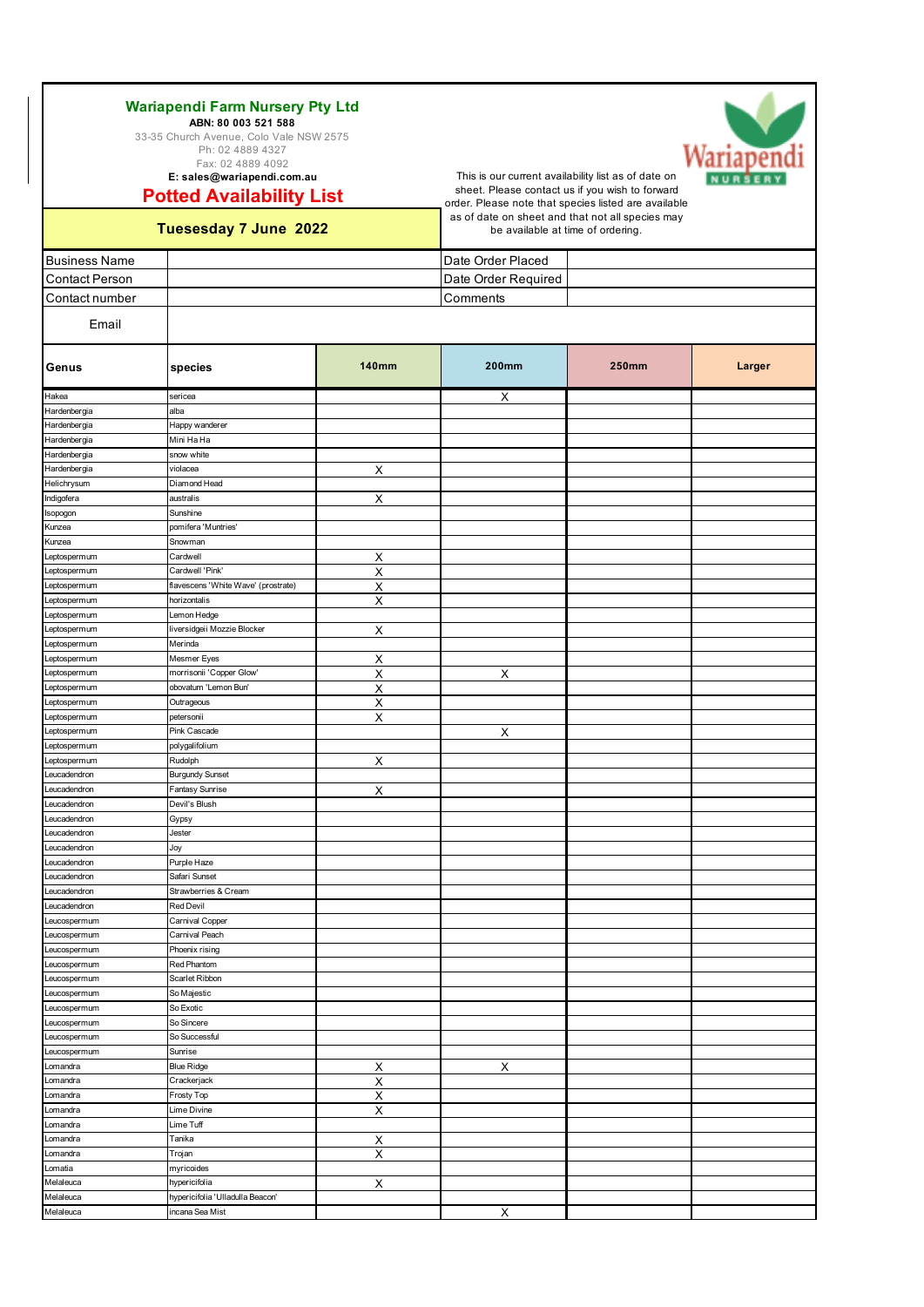Fax: 02 4889 4092 **E: sales@wariapendi.com.au**

## **Potted Availability List**

This is our current availability list as of date on sheet. Please contact us if you wish to forward order. Please note that species listed are available as of date on sheet and that not all species may be available at time of ordering.

### **Tuesesday 7 June 2022**

Scleranthus biflorus

| <b>Business Name</b>   |                                      |                         | Date Order Placed   |              |        |  |
|------------------------|--------------------------------------|-------------------------|---------------------|--------------|--------|--|
| <b>Contact Person</b>  |                                      |                         | Date Order Required |              |        |  |
| Contact number         |                                      |                         | Comments            |              |        |  |
|                        |                                      |                         |                     |              |        |  |
| Email                  |                                      |                         |                     |              |        |  |
| Genus                  | species                              | <b>140mm</b>            | <b>200mm</b>        | <b>250mm</b> | Larger |  |
| Melaleuca              | linariifolia                         |                         |                     | $\mathsf{X}$ | X      |  |
| Melaleuca              | linariifolia 'Snowfire'              |                         |                     |              |        |  |
| Melaleuca              | linariifolia 'Snowstorm'             | X                       |                     |              |        |  |
| Melaleuca              | squarossa Prostrate                  |                         |                     |              |        |  |
| Melaleuca              | styphelioides                        |                         |                     |              |        |  |
| Melaleuca              | thymifolia                           |                         |                     |              |        |  |
| Melaleuca              | thymifolia 'Cotton candy'            | X                       |                     |              |        |  |
| Melalueca              | bracteata 'Revolution Green'         | $\overline{\mathsf{x}}$ | Χ                   |              |        |  |
| Melia                  | azedarach                            | Χ                       |                     | X            | Х      |  |
| Mentha                 | australis                            |                         |                     |              |        |  |
| Micromyrtus            | ciliata prostrate                    |                         |                     |              |        |  |
| Myoporum               | floribundum                          |                         |                     |              |        |  |
| Myoporum               | parvifolium 'purpurea'               |                         |                     |              |        |  |
| Myoporum               | parvifolium pink                     | Χ                       | Χ                   |              |        |  |
| Myoporum               | parvifolium white - broad leaf       |                         |                     |              |        |  |
| Myoporum               | parvifolium white - fine leaf        |                         |                     |              |        |  |
| Othrosanthus           | multiflorus                          |                         |                     |              |        |  |
| Ozothamnus             | diosmifolius 'Red Gingham'           |                         |                     |              |        |  |
| Ozothamnus             | diosmifolius 'Pink pearl'            |                         |                     |              |        |  |
| Pandorea               | jasminoides 'Lady Di'                | X                       |                     |              |        |  |
| Pandorea<br>Patersonia | Ruby Bells                           |                         |                     |              |        |  |
|                        | occidentalis (Purple or white)       | $\pmb{\times}$          |                     |              |        |  |
| Pelargonium            | rodneyaum                            |                         |                     |              |        |  |
| Pellaea<br>Persoonia   | falcata (Sickle Fern)<br>chamaepitys |                         |                     |              |        |  |
| Persoonia              | oxycoccoides                         |                         |                     |              |        |  |
| Persoonia              | pinifolia                            |                         |                     |              |        |  |
| Phebalium              | squamulosum                          | X                       |                     |              |        |  |
| Philotheca             | Flower Girl                          | $\pmb{\times}$          |                     |              |        |  |
| Philotheca             | myoporoides                          |                         |                     |              |        |  |
| Philotheca             | Profusion                            | X                       |                     |              |        |  |
| Philotheca             | Winter Rouge                         | Χ                       |                     |              |        |  |
| Pimelea                | ferruginea Bon Petite                | Χ                       |                     |              |        |  |
| Pimelea                | Magenta mist'                        | Χ                       |                     |              |        |  |
| Podocarpus             | lawrencei                            |                         | Χ                   |              |        |  |
| Podocarpus             | lawrencei Bluey                      |                         |                     |              |        |  |
| Pratia                 | pedunculata (White)                  |                         |                     |              |        |  |
| Pratia                 | purpurescens                         |                         |                     |              |        |  |
| Pratia                 | Puberula (Blue)                      |                         |                     |              |        |  |
| Prostanthera           | Cool Mint                            | Χ                       |                     |              |        |  |
| Prostanthera           | incisa purple                        |                         |                     |              |        |  |
| Prostanthera           | lasianthos                           |                         |                     |              |        |  |
| Prostanthera           | lasianthos 'Badja Peak'              | Х                       |                     |              |        |  |
| Prostanthera           | lasianthos pink                      |                         |                     |              |        |  |
| Prostanthera           | ovalifolia                           | X                       |                     |              |        |  |
| Prostanthera           | ovalifolia compact                   | х                       |                     |              |        |  |
| Prostanthera           | rotundifolia                         | х                       |                     |              |        |  |
| Prostanthera           | scutellarioides                      | Χ                       | Х                   |              |        |  |
| Prostanthera           | scutellarioides mini                 |                         |                     |              |        |  |
| Prostanthera           | seiberi                              |                         |                     |              |        |  |
| Prostanthera           | seiberi 'Minty'                      |                         |                     |              |        |  |
| Protea                 | King Pink                            | X                       |                     |              |        |  |
| Protea                 | King White                           | Χ                       |                     |              |        |  |
| Protea                 | Little Prince                        |                         |                     |              |        |  |
| Rhagodia               | Spinescens                           | X                       |                     |              |        |  |
| Rhodanthe              | anthemoides                          |                         |                     |              |        |  |